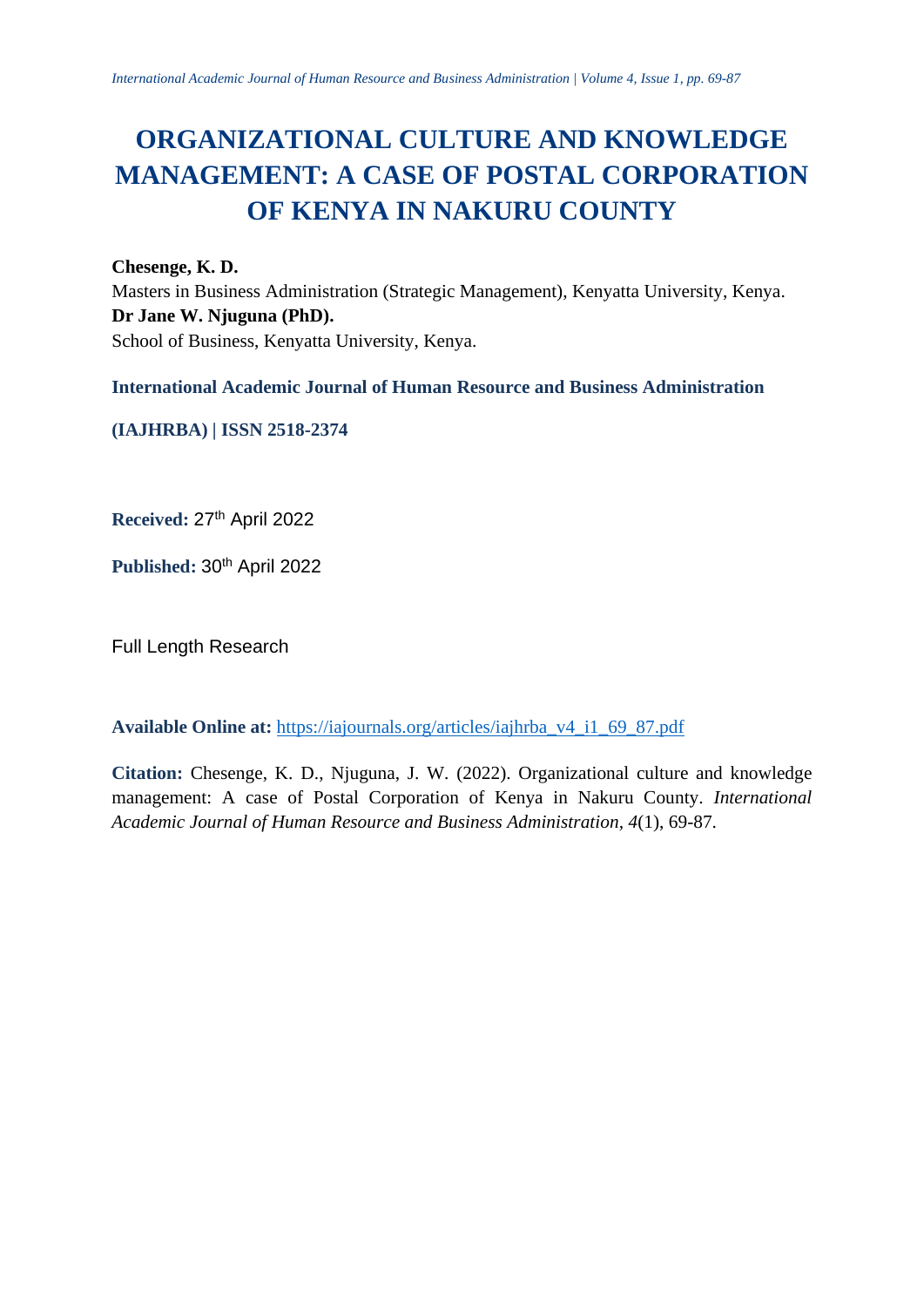# **ABSTRACT**

Factors such as globalization, market liberalization, persistent technological changes and reforms initiated by the government have made it more complicated for the postal sector to anticipate its future. For organizations to respond to these needs of the changing environments, knowledge management has been postulated as an anchor to increase organizational competitive edge. The study's main purpose was to investigate how organizational culture affects knowledge management in Postal Corporation of Kenya, Nakuru County. The research sought to establish the effect of adhocracy culture, market culture, hierarchy culture and clan culture on knowledge management in Postal Corporation of Kenya, Nakuru County. Descriptive research design was utilized to understand how and what type of organizational culture greatly affects knowledge management. The target population was 91 individuals from top and middle management levels and staff at Postal Corporation of Kenya in Nakuru County. Semi-structured questionnaires were utilized to obtain primary data. Descriptive statistics (mean and standard deviations) and inferential statistics (linear regression and correlation) were done using statistical package of social sciences software. The study findings indicated that clan culture, adhocracy culture, market culture and hierarchy culture affected knowledge management of Postal

Corporation of Kenya as the respondents agreed with the statements. The correlation findings indicated a positive and significant linear correlation between clan culture and adhocracy culture, a negative and insignificant linear correlation between market culture and a positive and insignificant linear correlation between hierarchy culture and knowledge management in Postal Corporation of Kenya. Additionally, the regression results indicated a positive and significant effect of clan culture  $(\beta = 0.089, p=0.002)$  and adhocracy culture ( $\beta = 0.575$ , p=0.000) on knowledge management of Postal Corporation of Kenya. The regression results indicated a negative and insignificant effect ( $\beta$  = -0.113, p=0.076) of market culture on knowledge management of Postal Corporation of Kenya and a positive and insignificant effect ( $\beta$  = 0.139, p=0.102) of market culture on knowledge management. The study concludes that clan culture, adhocracy culture and hierarchy culture are significant organizational culture factors affecting knowledge management in Postal Corporation of Kenya as they lead to knowledge acquisition, knowledge conversion, knowledge application and knowledge protection.

**Key words**: clan culture, adhocracy culture, market culture, hierarchy culture, knowledge management, Postal Corporation of Kenya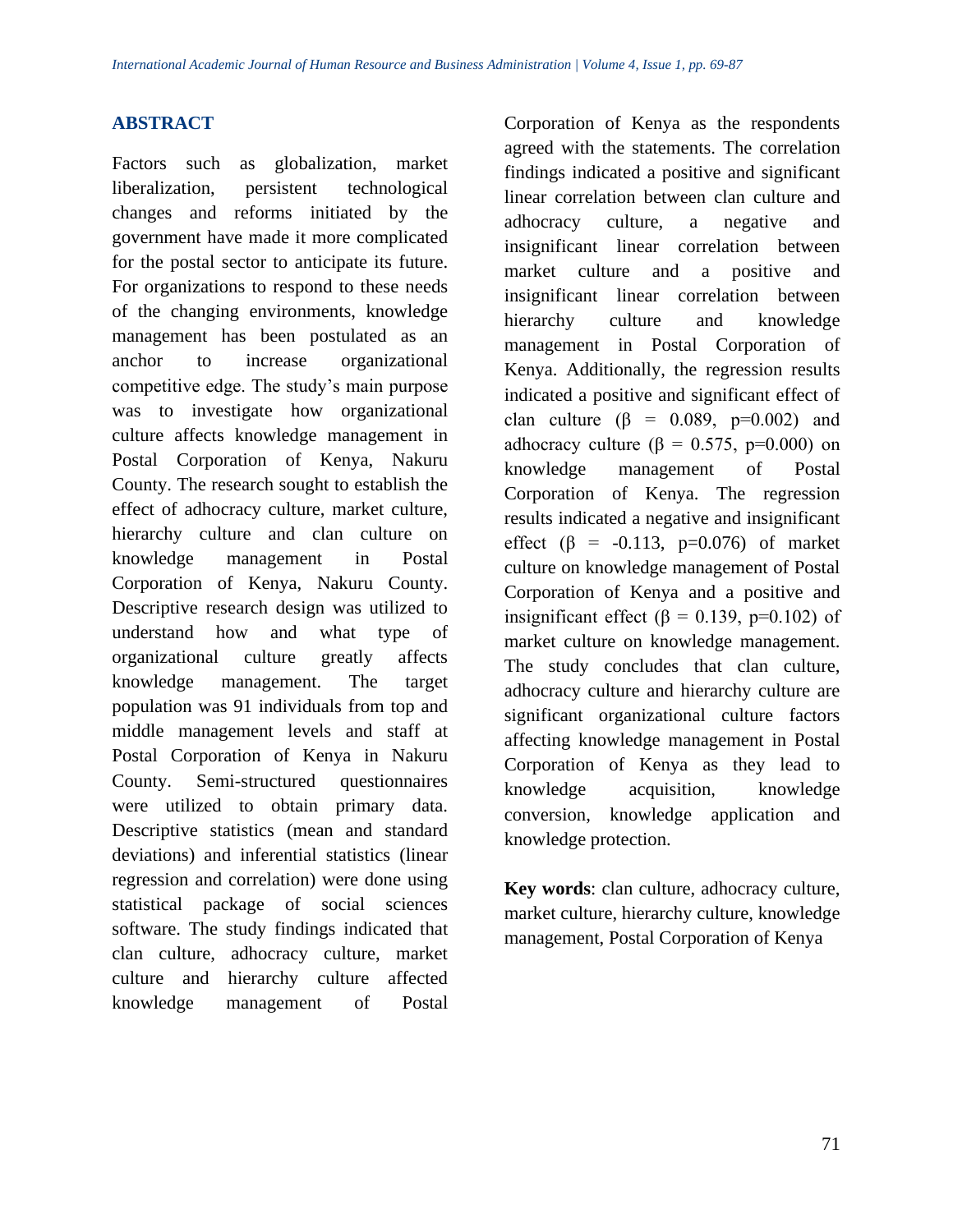## **INTRODUCTION**

Today, the ever-evolving macro environment due to technological advances, competition to deliver advanced products and services, varying consumer demands, privatization and globalization dictates how businesses operates (Aldaibat, 2012). For firms both in public-sector and private-sector to function effectively as well as improve their performances in this macro environment, they need to conceptualize and execute ideas and strategies that will help counter these challenges. One way that organizations have been pursuing to enhance their competitiveness has been to increase the role of continuous learning from their internal and external environments. This has led to the realization of knowledge management concept within organizations which can help in better decision making, cost reduction, quality improvement, differentiation of products and services, and use of best practices (Jelena, 2012).

Knowledge management is imperative in Kenya as organizations contest in conformity to knowledge as their operations are knowledge based. In response to customers' sophistication on their needs and wants, organizations have been forced to accelerate the speed of product and service innovation which is supported by knowledge management. Furthermore, organizations are engulfed by challenges such as high employee turnover which results in the loss of valuable knowledge. Thus, organizations need to invest in practices which will help in continuous learning to cope up with these changes as well as ensuring that knowledge is managed adequately (Kiseli, 2016). Masheka and Mosoti (2010) investigated how organizations in Nairobi implement knowledge management practices (KMP). The research findings indicated that most organizations are unable to integrate their corporate culture, leadership style and structure with knowledge management. Therefore, institutions should figure out on how organizational culture will promote and improve knowledge management.

According to Kiziloglu (2021) organizational culture is a unique asset that appreciate with time and which provides a competitive advantage to organizations. Organizational culture acts as the building block of success in businesses in the sense that it helps knowledge management play a significant part in developing strategic frameworks which helps in the achievement of organization's objectives. In addition, a corporate culture that endorses the management of knowledge contributes to the establishment of shared visions, improve decision making process, create synergy, and ensure members commitment to their tasks. When an organizational culture is integrated with other elements such as the structure of the organization, it may stimulate the success of knowledge management or impede it. Thus, organizations should try to strike a balance between its culture and other elements to support the acquisition, sharing, application and protection of knowledge (Kaja, 2017).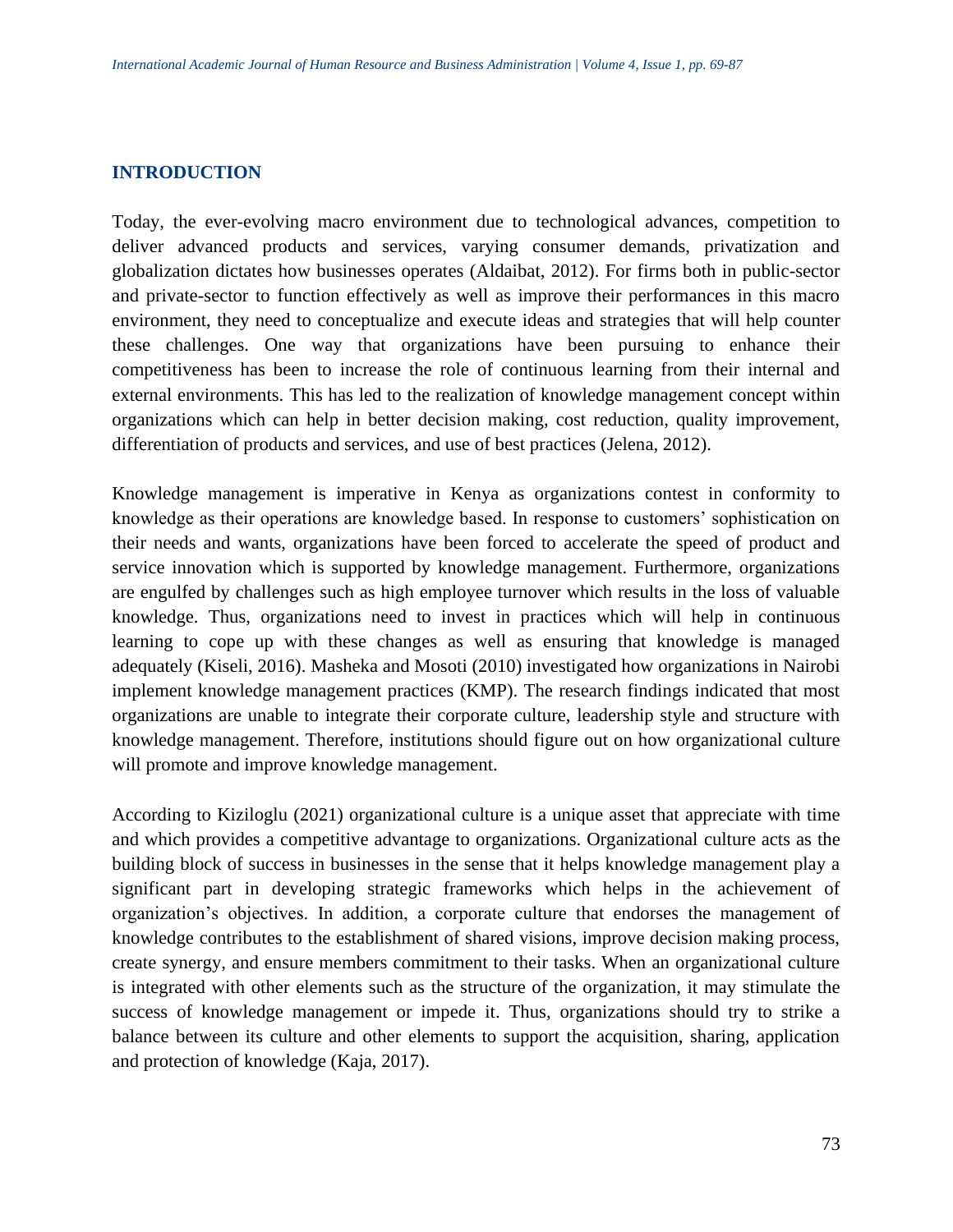Postal Corporation of Kenya was incorporated in 1998 by an act of parliament to offer mailing, commercial, and domestic and international delivery services as a public postal operator. It is the only government-owned enterprise mandated to provide universal service requirements in accordance to the provisions of United Nations advisory and ensure people have a right to basic communication services. Aligning the objectives of the government with the modernization of the communication industry, the 1998 Act of communication has made a significant step in the establishment and advancement of the postal sector. This resulted in the split of the former Kenya Posts and Telecommunication Corporation (KPTC) leading to the formation of Telkom Kenya Limited, PCK and Communication Authority of Kenya (CAK) each governed by its own regulations and charged with the development of postal and telecommunication sector (Karimi, 2013).

With its functions to offer services both in the domestic and international markets, the Postal Corporation of Kenya has been suffering the effects of technological modernization and market liberalization that have seen Kenyans opt to send emails rather than letters. Flourishing private courier firms have proven agile and more attractive to customers than postal Corporation of Kenya. The Corporation spends Kshs 1.7 billion on annual wages for its 3200 employees, which takes up 65% of its revenues. Recently, the Postal Corporation of Kenya has seen a dramatic decrease in mails, and the Communication Authority of Kenya (CAK) data shows the number of letters posted locally fell to 47.0 million down from 115.58 million letters a decade ago (2009- 2019) hence a decline in its revenue (Ilako, 2019). In response to declining mail volume, the management of postal corporation of Kenya anticipated that nearly 1200 employees would be laid off so as to bring down its operational cost, thus losing an extensive knowledge required to manage its vast operation.

# **STATEMENT OF THE PROBLEM**

Factors such as globalization, market liberalization, persistent technological changes, and reforms initiated by the government have made it more complicated for the postal sector to anticipate its future (Gaga, 2015). Furthermore, with the growth in the number of competitors as well as alternatives to postal sector services, the competition for customers in the sector has increased exponentially. This can be seen in major post offices from different parts of Kenya with low customer turnout. Therefore, there is urgent need for Postal Corporation of Kenya to adopt new ways of doing business. One of these ways is investment in organizational knowledge management which can help unlock its greater potential value as a service provider.

However, while knowledge management comes with lots of benefits to the organization, there are challenges that hinder it implementation. These challenges include high rate of employee turnover, lack of infrastructures to secure organization's data, keeping employees motivated to learn and share knowledge as well as inadequate support from the top level management in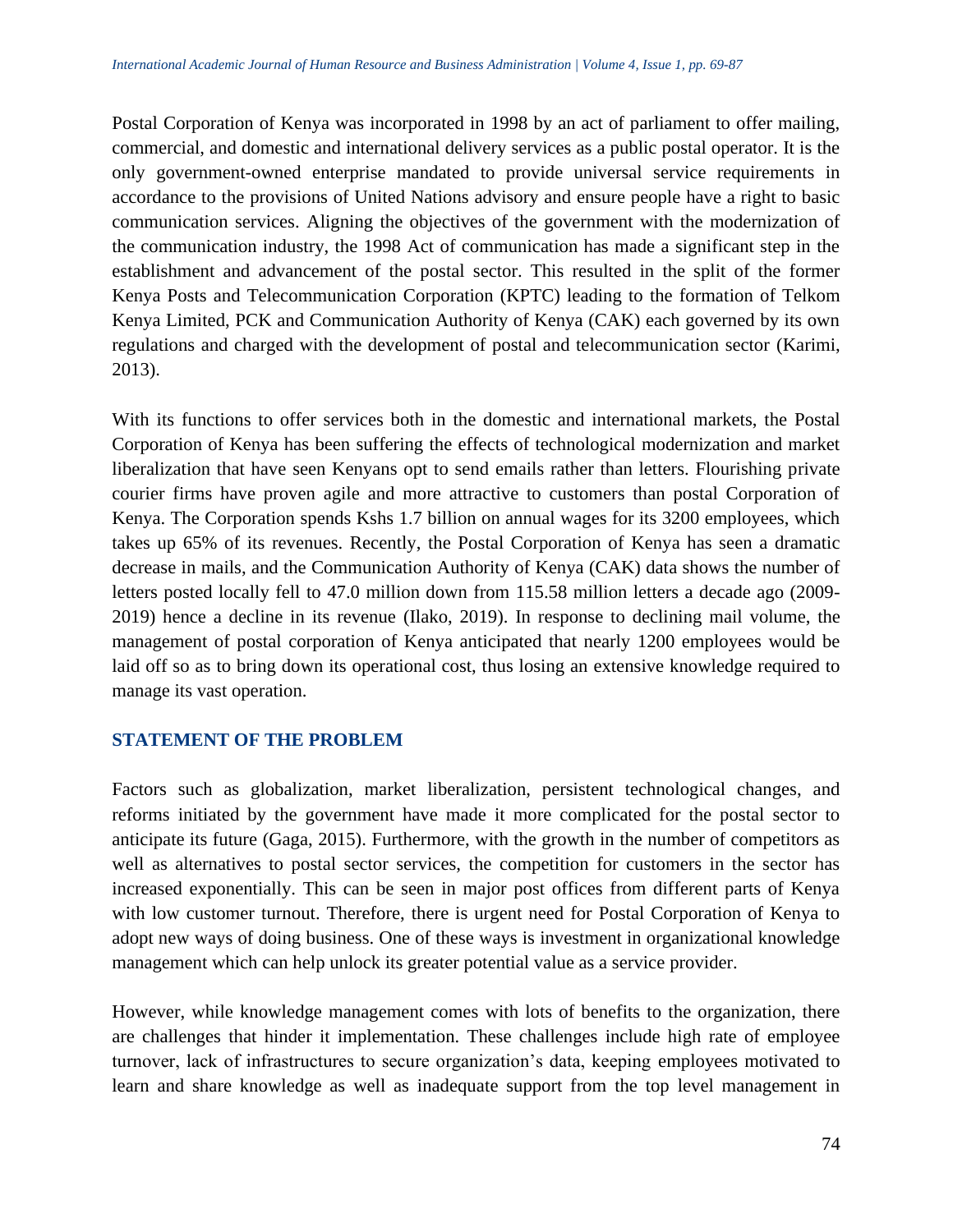managing knowledge within the organization. Thus, to support and facilitate knowledge management, the organization with the help of its structures and culture should create an environment that ensures continuous learning of its members (Carpenter, Bauer, & Erdogan, 2016).

Globally, Mojibi, Hosseinzadeh and Khojasteh (2015) using the Denison model that is characterized by; mission, adaptability, involvement, and consistency studied the impact of corporate culture on knowledge management in Pars public Oil company, Iran. The findings from the research stated that each culture trait significantly impacted knowledge management strategies in the organization. Chin-Loy and Mujtaba (2011) using an exploratory research design examined how knowledge management is influenced by organizational culture in North American organizations. The companies' culture and knowledge management was positively correlated. However, the literature reviewed shows that different studies have used different research methodologies such as the cross-sectional and exploratory designs, whereas this study will be based on descriptive research design. Furthermore, from the reviewed literature, most research studies are done in well-developed and emerging countries such as North America, and Iran respectively. Studies on organizational culture and knowledge management conducted for Africa in general and Kenya specifically are scanty and this paucity of local studies form a contextual knowledge gap.

Locally, several studies have been done. For instance, Kamau (2017) determined what factors influences knowledge management practices in commercial banks, Kenya. By applying a regression analysis the study found a positive linear association between corporate culture and knowledge management. Gichohi and Guyo (2017) conducted a research in health based NGOs in Kenya to determine what factors affect implementation of practices for knowledge management and established a significant impact of corporate structure and culture on knowledge management practices. Masheka and Mosoti (2010) studied on how organizations in Nairobi implement knowledge management practices and found that organizations are unable to implement knowledge management and integrate it with organizational culture. Based on these studies a knowledge gap exist as the contexts used cannot be generalized to that of Postal Corporation of Kenya and that this research study aimed at looking at how organizational culture and its different types affects knowledge management

# **General Objective of the Study**

The general objective of this research was to determine the effect of organizational culture on knowledge management in Postal Corporation of Kenya, Nakuru County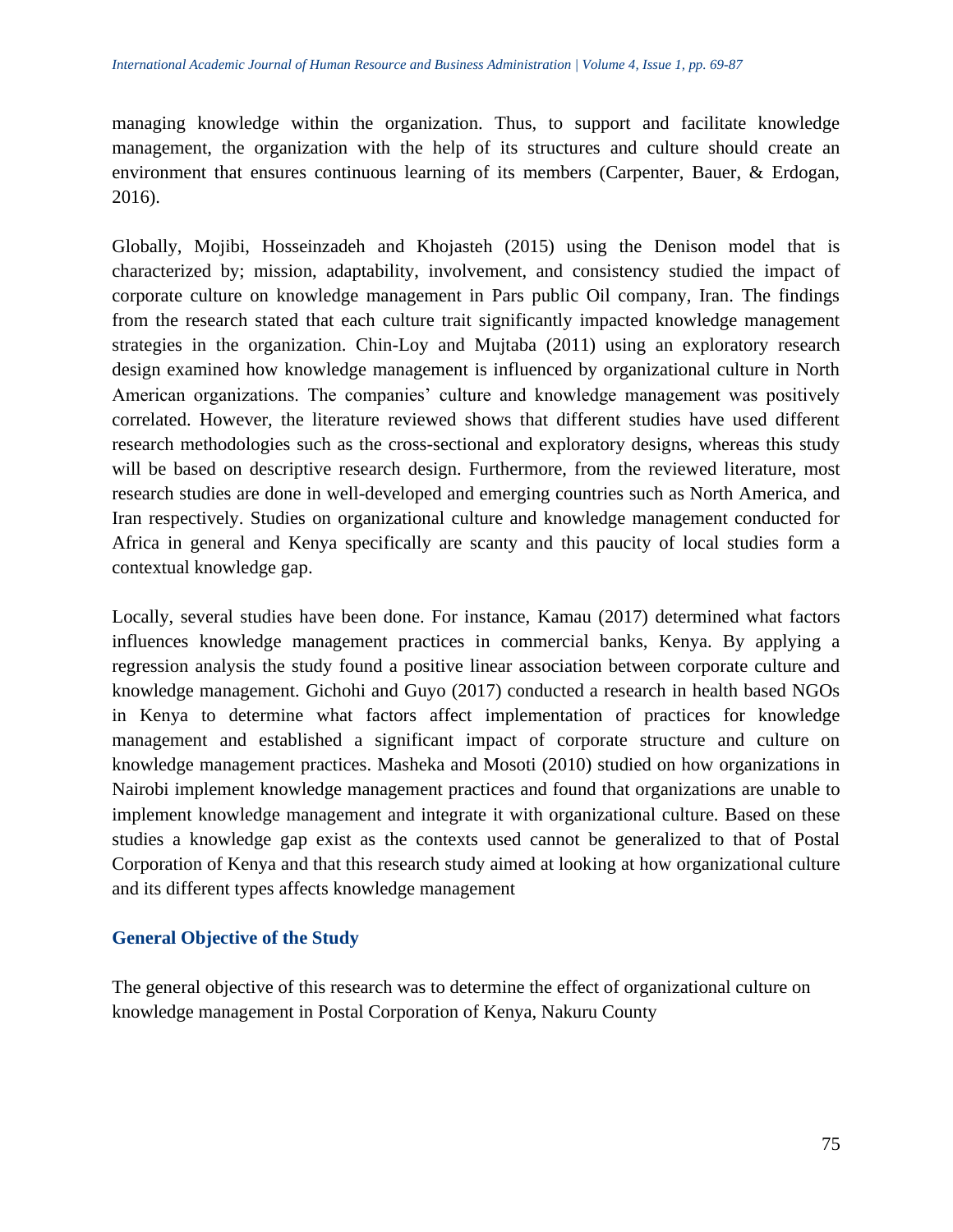#### **Specific Objectives of the Study**

- i. To determine the effect of clan culture on knowledge management in Postal Corporation of Kenya, Nakuru County.
- ii. To establish the effect of adhocracy culture on knowledge management in Postal Corporation of Kenya, Nakuru County.
- iii. To assess the influence of market culture on knowledge management in Postal Corporation of Kenya, Nakuru County.
- iv. To evaluate the effect of hierarchy culture on knowledge management in Postal Corporation of Kenya, Nakuru County

## **LITERATURE REVIEW**

#### **Clan culture and knowledge management**

Kumaresan and Rani (2015) in a descriptive survey sought to determine how knowledge management is affected by organizational culture in Qatar higher education libraries. The target population was 195 employees from twenty libraries which was scaled downed to a sample of 122 employees from 16 libraries using simple random sampling method. The primary data was quantitative and applying the inferential statistical analysis, the research found that clan culture was positively correlated with knowledge management and that clan culture contributes to the implementation of knowledge management. This study therefore examined the same situation in a Kenyan context at postal corporation of Kenya. Moreover, with the changes in organization's policies and its members with time, organizational culture tends to be altered hence the need to re-examine how it affects knowledge management.

Mojibi, Hosseinzadeh and Khojasteh (2015) using Denison organizational model (involvement, consistency, adaptability and mission) studied on the effect of corporate culture on knowledge management in Pars Oil Company, Iran. The sample size involved 45 personnel from a target population of 53 who were from the top and middle level departments. The questionnaires were utilized in collecting primary data then analyzed using SPSS. The findings were that involvement which is one of the traits of clan culture had a significant influence on knowledge management strategy. However, the limitation of the research was the use of a small sample size which can reduce the power of the study thus increasing the margin of error making the study meaningless. Tahir and Basit (2010) investigated the function of corporate culture on knowledge management practices in seven different sectors in Pakistan. The research used a purposively obtained sample of 813 employees from different positions of management from all the seven sectors and administered questionnaires. Multiple regression analysis was used and the research findings showed that collaboration, formalization and trust which are attributes of clan culture significantly contributed to knowledge creation and exchange. Purposive sampling technique was used, which is a non-probability, while the present research study used a census.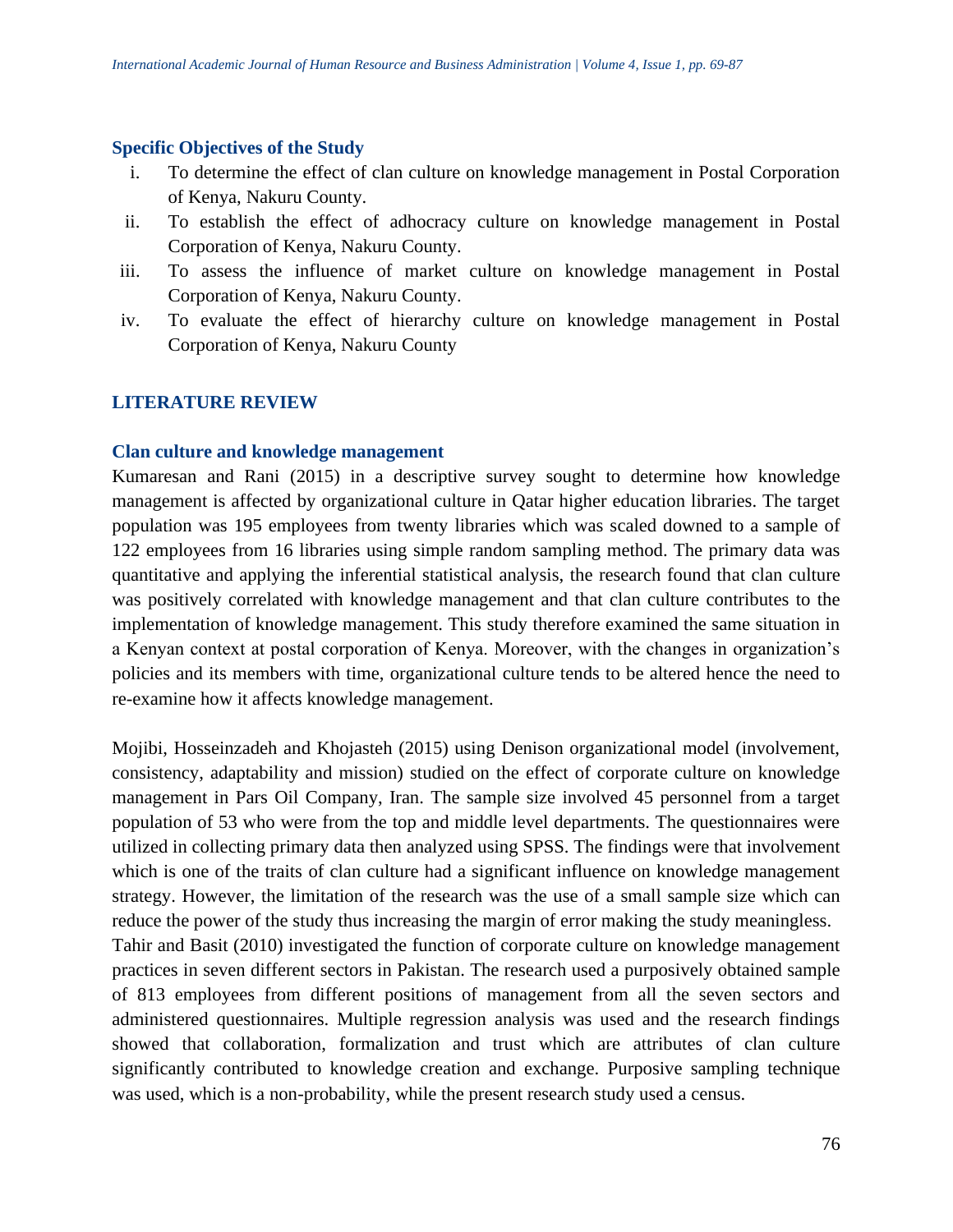#### **Adhocracy culture and knowledge management**

Tseng (2010) focused on the impact of organizational culture and conversion of knowledge on performance in China and Taiwan organizations. The study's target population involved 650 companies with a sample of 139 individuals who included supervisors, human resource managers and research and development managers who filled the questionnaires which were used as research instruments. With the help of SPSS software both descriptive and inferential statistics were utilized in this research and the results indicated that adhocracy culture positively influences knowledge conversion as well as enhancing performance. This study was conducted in the year 2010, thus it warrants a new study to determine if there are changes which have taken place and which could provide different findings on how knowledge management is affected by organizational culture. In addition, this research was based in China and Taiwan while the present research study was conducted in Kenya.

Mlanga (2013) in a descriptive research design explored how knowledge sharing was being affected by organizational culture at Kenya national library service in Coast Province. The study had a target population of 14,682 from seven libraries whereby using stratified sampling technique, 428 respondents were obtained as the sample size. Primary data collection instruments involved questionnaires, interview schedule and document reviews. To broadly understand the research topic, the study combined the quantitative research approach and the qualitative approach. Using the SPSS for analysis of the collected data, the findings indicated that a culture that supports generation of new ideas and the exploration of new processes and activities (which are characteristics of adhocracy culture) favors the sharing of knowledge. The study only looked at one aspect of knowledge management, that is, knowledge sharing while this study considered all aspects of knowledge management.

Chin-Loy and Mujtaba (2011) using an exploratory research design examined how organizational culture influences knowledge management practices in firms based in North American. The target population involved 49 firms from which a sample size of 38 companies were used leading to 133 respondents to provide data for the research. Both the MS excel and statistical package and social science (SPSS) application were utilized in analyzing the collected primary data. The finding demonstrated a strong positive correlation between adhocracy culture and knowledge management. However, while this study used an exploratory design, the present research applied the descriptive design. Moreover, the context used is North America while this study focused on Kenyan context.

#### **Market culture and knowledge management**

Kamya, Ntayi and Ahiauzu (2010) examined how knowledge management and competitive advantage is affected by market culture in Uganda. From a target population of 11,153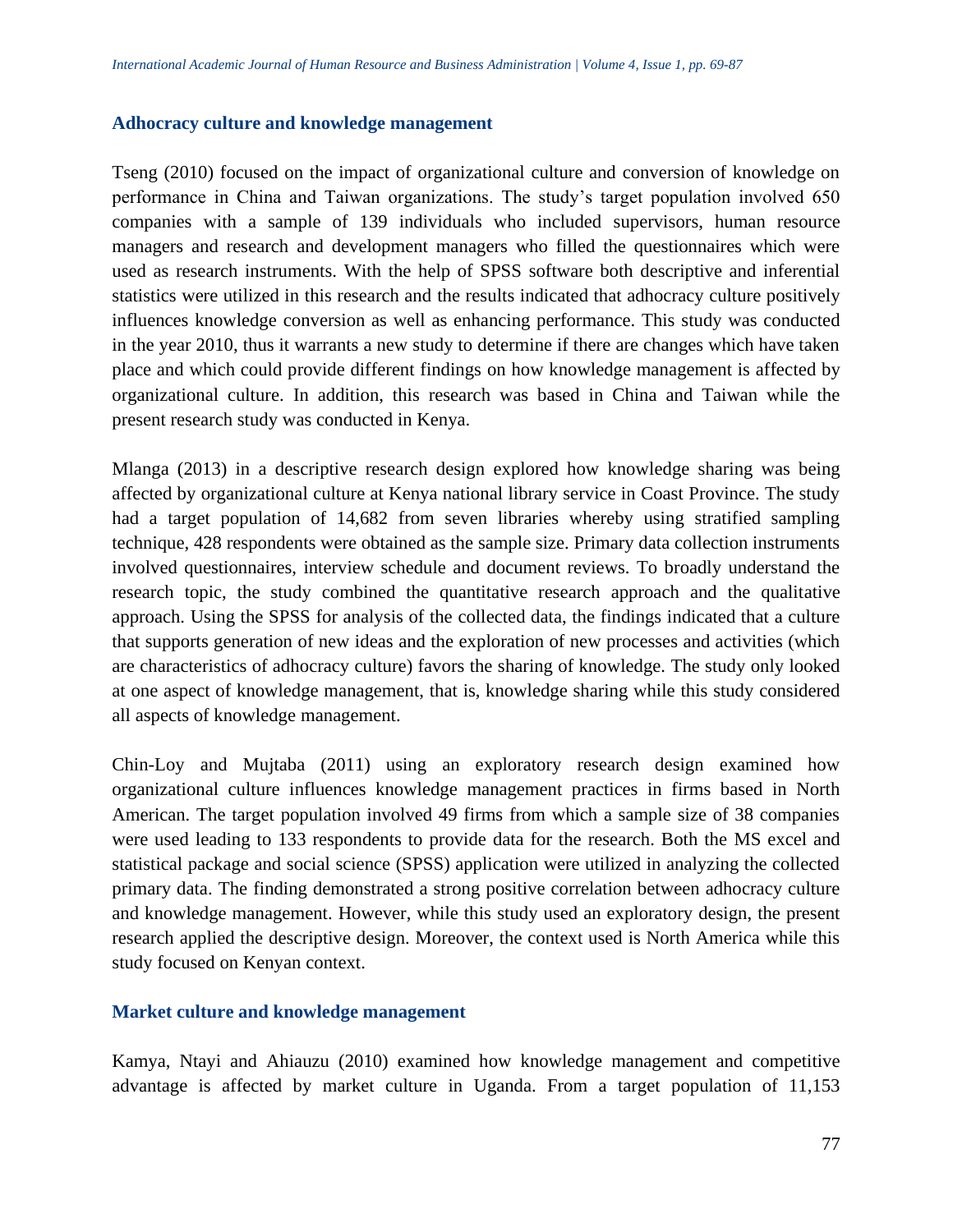individuals, a sample of 718 individuals was obtained from the use of stratified random sampling technique. The research tools used in gathering primary data involved the questionnaires that was then analyzed by applying the descriptive and inferential statistics. From the analysis, there was a positive correlation between knowledge management and competitiveness as influenced by market culture. However, this research study directly looked at how market culture affects knowledge management and the context was Kenya.

Owino, Kemboi and Jagongo (2012) using a cross-sectional descriptive survey studied the manufacturing enterprises in Kenya and focused on what factors influences the institutionalization of knowledge management. Sixty (60) individuals obtained by applying a stratified random sampling formed the requisite sample size and were selected from three manufacturing enterprises. Data was obtained with the help of questionnaires and analyzed by applying descriptive and inferential statistics supported by SPSS. The study showed that organizations in their business operations were embracing knowledge management due to the growth and retention of market share. However, this research directly focused on how organizational culture as a factor impacts knowledge management in Postal Corporation of Kenya.

Ramirez, Amezaga and Medina (2016) using a quantitative and cross-sectional study design studied on how organizational culture impact knowledge management in Mexican Tequila companies. Non-sampling method was used to sample 39 tequila companies and questionnaires were sent to these companies via emails to collect data. The study used descriptive and inferential statistics to obtain the relationships between the variables. The research showed all variables; clan, adhocracy,market and hierarchy cultures influenced knowledge management positively. However, one of the limitation of this study is that the findings contradicts with other findings which established a negative effect of market culture on knowledge management. Further, the research was done in Mexico while the present study was done in Kenya.

## **Hierarchy culture and knowledge management**

Chang and Lin, (2014) studied on how knowledge management is affected by organizational culture in Taiwan information technology companies. The study involved 330 respondents as the requisite sample size selected with the help of simple random sampling. The research data was obtained through survey methodology and a structural equation modelling was utilized for analyzing data. The research concluded that a hierarchy culture impacts knowledge creation negatively. However, this study was carried out in taiwan where by the finding might not be used in the Kenyan context. Moreover, this study used a simple random sampling technique while the present study used census.

Allameh et al. (2011) using a correlational descriptive research studied how organizational culture influences knowledge management in University of Isfahan, Iran. The study used the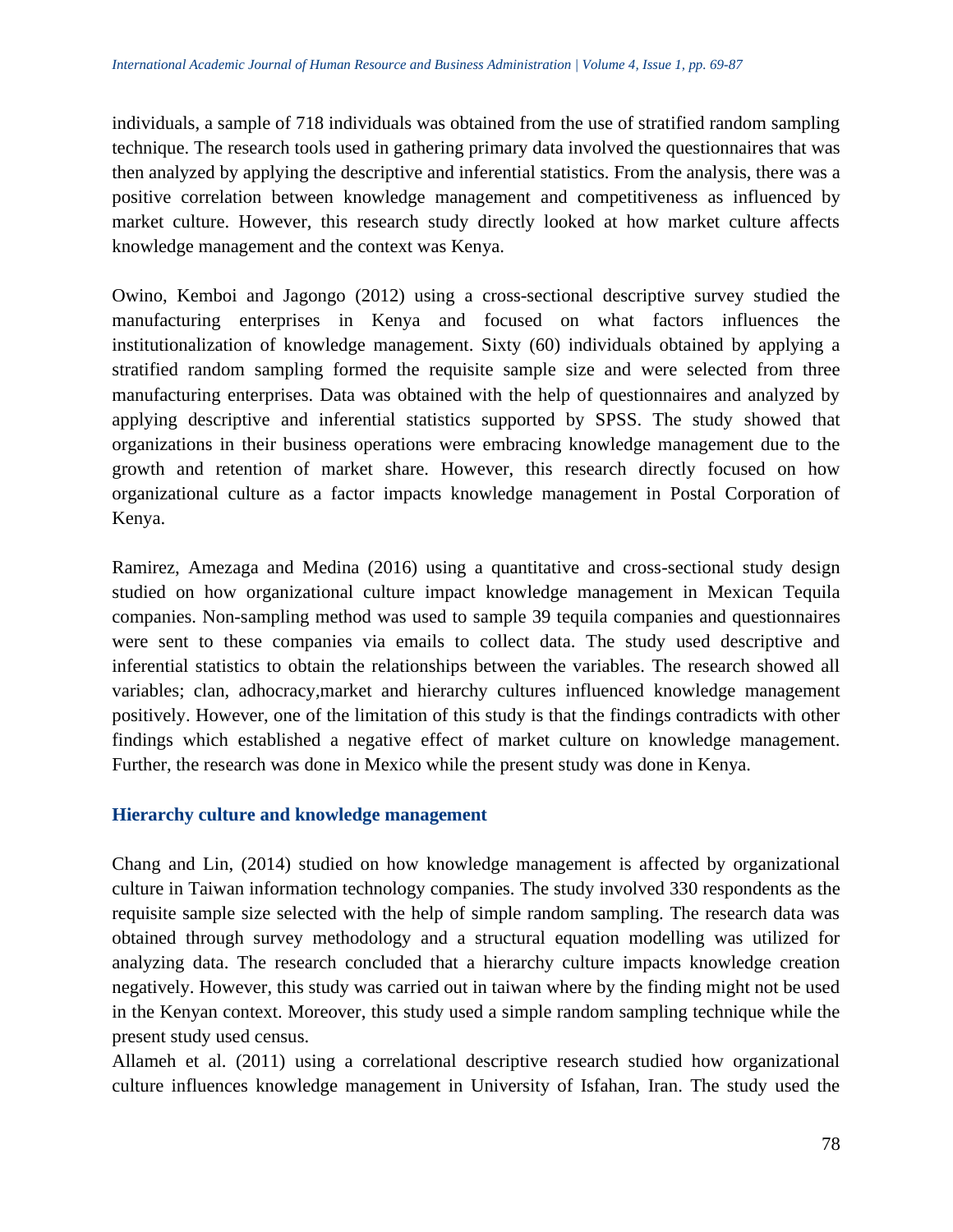competing value framework and looked at how the clan, adhocracy, market, and hierarchy cultures affected knowledge management. Data was obtained by employing questionnaires to a sample size of 103 individuals who were randomly selected from a target group of 430 respondents. The research findings showed that hierarchy culture dominated in the university and significantly influenced knowledge management. This research was done in Iran while the present study was done in Kenya.

Sensuse, Cahyaningsih and Wibowo (2015) investigated how organizational culture impacts knowledge management in indonesian government. The questionnaires stemmed from the organizational culture assessment instrument and were distributed to a sample size of 230 human capital managers drawn from three Indonesian government ministries. Using quantitative analysis the research findings indicated that clan and hierarchy dominated these ministries. In addition, hierarchical culture had a positive correlation with knowledge management mainly because employees are forced in sharing their knowledge. The findings of this research contradicts previous research studies which indicate that hierarchical culture tend to have a negative impact on knowledge management.

## **METHODOLOGY**

#### **Research Design**

A study design is a pattern or a blueprint adopted for obtaining data, which is then measured and analyzed to come up with answers to the research questions (Creswell, 2017). Furthermore, a study design strives to provide confidence that the results attained from the research possess a high degree of validity and reliability. This design helps in answering the who, how, where, what, and which questions, thus, it suited this study by trying to answer how and what types of organizational culture affects knowledge management (Sekaran & Bougie, 2010). The design is also important in the description of a situation at hand and determining the variables causal linkages. The impact of corporate culture on knowledge management was the situation under investigation in this research.

## **Target Population**

This is the population to which the study makes inferences to (Bhattacherjee, 2012). The units of the target population must also be specified. This study used a target population drawn from the top, middle and operational level management and from different departments: Human Resource, Finance, Accounting, information technology, fleet department, supply chain management, public relations, marketing and sales, and sorting department totaling up to 91 participants.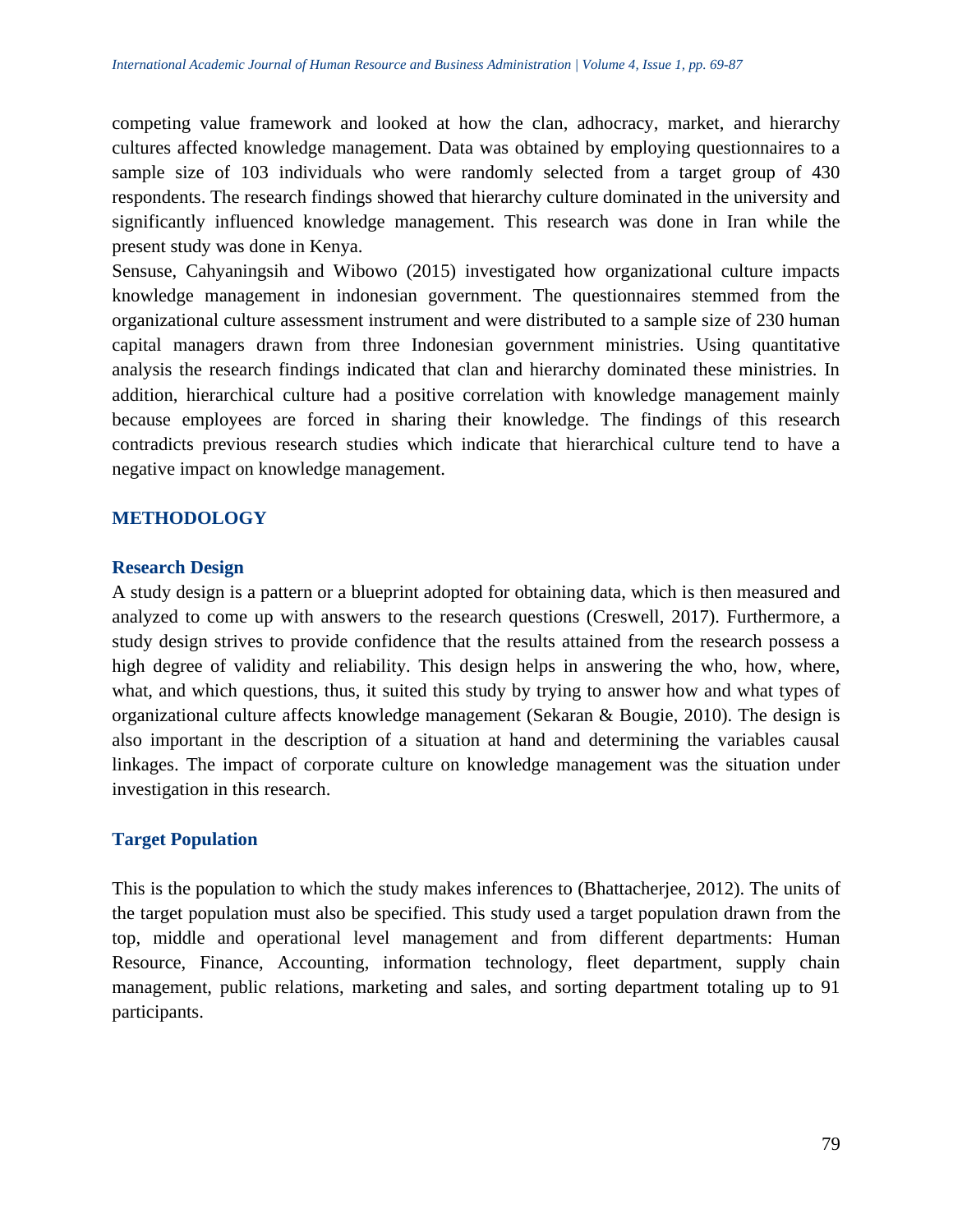| Category                    | <b>Target Population (N)</b> | Percentage $(\% )$ |
|-----------------------------|------------------------------|--------------------|
| <b>Top Level Management</b> |                              | 9.9                |
| Middle Level Management     | 22                           | 24.2               |
| <b>General Staff Level</b>  | 60                           | 65.9               |
| <b>Total</b>                | 91                           | <b>100</b>         |

#### **Table 1: Target Population**

#### **Source: Author (2021)**

Census was used in this research and involved the 91 targeted employees. Census was utilized as the population was small and could be reached. A census is a process of systematically conducting data and information collection and recording details about members of a given population. A census is usually interpreted as the opposite of a sample as its key function is to determine the sum of every item or person in a population and not a fraction.

## **Data Collection Method**

Primary data was obtained with the help of semi-structured questionnaires. The questionnaires are favored instruments in scientific studies as they possess the strength to take respondent's opinions in a systematic way for easier data analysis and can be retrieved for future reference (Gall & Borg, 2014). In addition, with the use of questionnaires the likelihood of obtaining accurate data in very high as the respondents are free to answer even sensitive questions that pertain to an organization as they are not ordered to reveal their identities.

To ensure uniformity and consistency in providing responses to the questionnaires, the questionnaires were constructed with the help of likert scale of (1-5). The questionnaire had three sections: A) Demographics of the respondents, B) Organizational culture assessment instrument (OCAI); and C) Knowledge management assessment instrument (KMAI).

## **Data Collection Procedure**

First, an introduction letter was obtained from Kenyatta University which was then used to acquire the National Commission of Science, Technology and Innovation (NACOSTI) permit. Using both the letter and permit, the researcher sought authorization from the branch manager of Postal Corporation of Kenya to collect data, and also charted the way forward on when to visit the organization in this context of covid-19 where most of employees are encourage to work from home. The respondents were given an adequate time to provide information to the questionnaires by the researcher.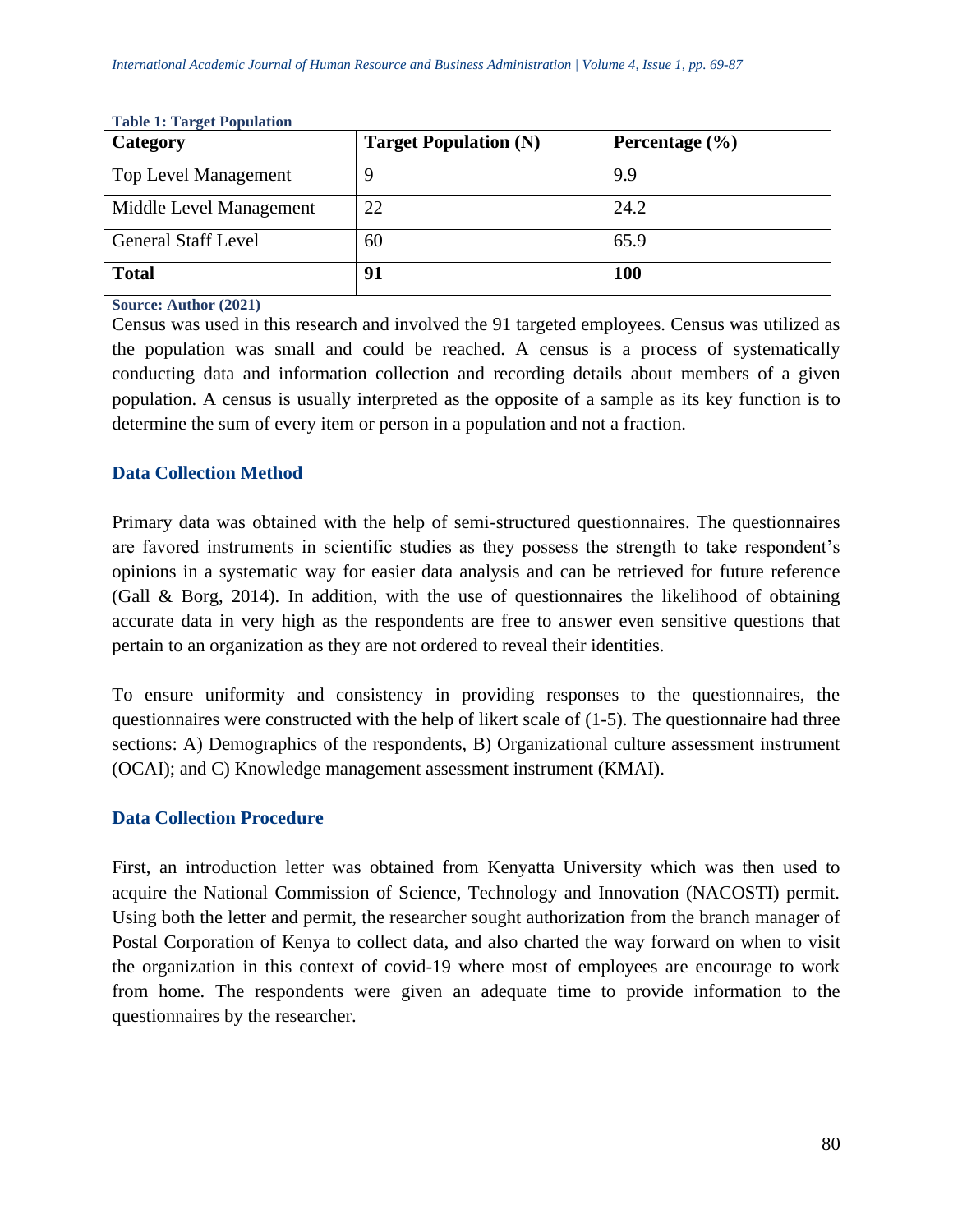#### **Data Analysis and Presentation**

Primary data which was obtained using the questionnaires was checked for errors, organized, and coded for data analysis. This study used quantitative techniques involving descriptive and inferential statistics for analysis of data by employing SPSS software. Descriptive statistics were applied to describe, summarize and present data through mean scores and standard deviations. Inferential statistics were used to generate conclusions the impact of organizational culture on knowledge management. Pearson's correlation coefficient and regression technique were used to determine the effect of organizational culture types on knowledge management. The following model of regression was applied to regress knowledge management (dependent variable) against the organizational culture (independent variable):

 $Y=a+bx_1+bx_2+bx_3+bx_4+e$ Y= Knowledge Management  $X_1 =$ Clan Culture  $X_2$  = Adhocracy Culture  $X_3$  = Market Culture  $X_4$  = Hierarchy Culture  $b = Coefficient$  $e = error term$ 

## **RESULTS**

#### **Descriptive Statistics for Clan Culture**

The study determined the effect of clan culture on knowledge management in Postal Corporation of Kenya, Nakuru County. Clan culture was conceptualized to constitute team work, commitment and employee development. Respondents were asked to indicate the extent to which they agreed with different statements defining the clan culture indicators. Results showed that the respondents agreed to a great extent that clan culture affected knowledge management in Postal Corporation of Kenya since the indicators had a composite mean of 3.76.

## **Descriptive Statistics for Adhocracy Culture**

The study established the impact of adhocracy culture on knowledge management in Postal Corporation of Kenya, Nakuru County. Adhocracy culture was conceptualized to constitute adaptation, innovation and organizational insight. Respondents were asked to indicate the extent to which they agreed with different statements defining the adhocracy culture indicators. Results showed that the respondents agreed to a great extent that adhocracy culture affected knowledge management in Postal Corporation of Kenya since the indicators had a composite mean of 3.95.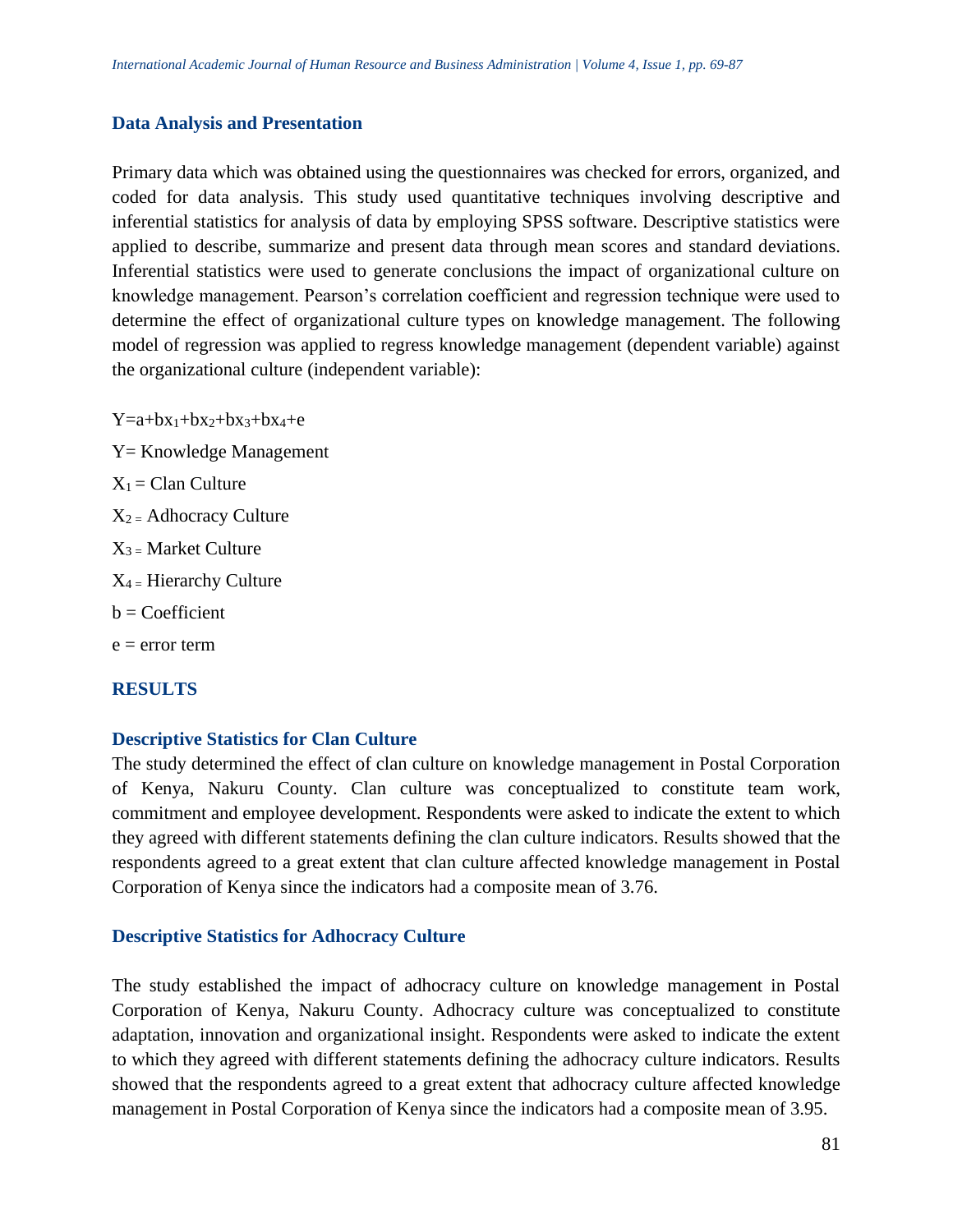#### **Descriptive Statistics for Market Culture**

The study assessed the influence of market culture on knowledge management in Postal Corporation of Kenya, Nakuru County. Market culture was conceptualized to constitute goal achievement, organization decisiveness and external positioning. Respondents were asked to indicate the extent to which they agreed with different statements defining the market culture indicators. Results showed that the respondents agreed to a great extent that market culture affected knowledge management in Postal Corporation of Kenya since the indicators had a composite mean of 3.73.

#### **Descriptive Statistics for Hierarchy Culture**

The study evaluated the effect of hierarchy culture on knowledge management in Postal Corporation of Kenya, Nakuru County. Hierarchy culture was conceptualized to constitute policies, procedures and formal structures. Respondents were asked to indicate the extent to which they agreed with different statements defining the hierarchy culture indicators. Results showed that the respondents agreed to a great extent that hierarchy culture affected knowledge management in Postal Corporation of Kenya since the indicators had a composite mean of 3.66.

#### **Descriptive Statistics for Knowledge Management**

The study determined knowledge management in Postal Corporation of Kenya, Nakuru County. Knowledge management was conceptualized to constitute knowledge acquisition, knowledge conversion, knowledge application and knowledge protection. Respondents were asked to indicate the extent to which they agreed with different statements defining knowledge management indicators. Results showed that the respondents agreed to a great extent that there was knowledge management in Postal Corporation since the indicators had a composite mean of 4.03.

## **Model Summary**

The adjusted R-Square statistics of 0.488 implied that clan culture, adhocracy culture, market culture and hierarchy culture explained 48.8% of variation in knowledge management in Postal Corporation of Kenya while 51.2% of knowledge management is explained by other factors not considered in the current study.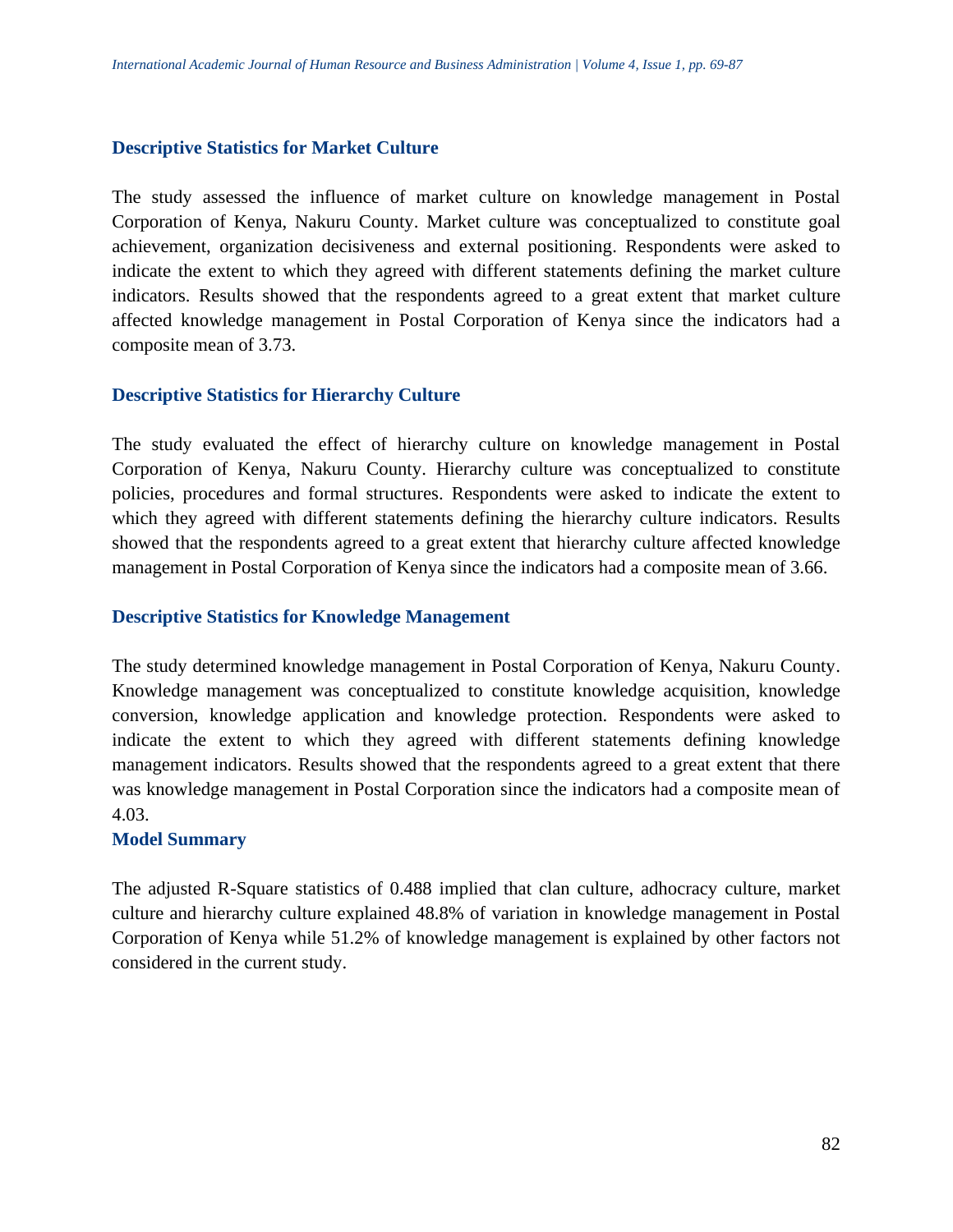| Table 2. Mouch Bunningh v |                 |          |            |                   |  |  |
|---------------------------|-----------------|----------|------------|-------------------|--|--|
|                           |                 |          | Adjusted R | Std. Error of the |  |  |
| Model                     | R               | R Square | Square     | Estimate          |  |  |
|                           | $0.717^{\rm a}$ | 0.514    | 0.488      | 0.27024           |  |  |

a. Predictors: (Constant), clan culture, adhocracy culture, market culture, hierarchy culture **Source; Survey data (2022)**

## **ANOVA**

The ANOVA results gave a significance of 0.000 showing that the regression model used was significant tested at the 95% level of significance

#### **Table 3: ANOVA**

**Table 2: Model Summary**

|       |            | Sum of  |    |             |        |                   |
|-------|------------|---------|----|-------------|--------|-------------------|
| Model |            | Squares | df | Mean Square | F      | Sig.              |
|       | Regression | 5.648   | 4  | 1.412       | 19.336 | .000 <sup>b</sup> |
|       | Residual   | 5.331   | 73 | .073        |        |                   |
|       | Total      | 10.979  | 77 |             |        |                   |

a. Predictors: (Constant), Hierarchy culture, Market culture, Adhocracy Culture, Clan culture

b. Dependent Variable: Knowledge management

**Source: Author (2022)**

# **Model Coefficients**

As per the results generated, the equation translated to;

 $Y=a+bx_1+bx_2+bx_3+bx_4+e$ 

Knowledge management in Postal Corporation of Kenya =  $1.969 + 0.089 (0.091) + 0.575 (0.069)$  $-0.113(0.063) + 0.139(0.084)$ 

Where; Knowledge management =  $Constant + Claim$  culture + Adhocracy culture + Market culture + Hierarchy culture

The results indicate that holding all other factors including organization culture constant, knowledge management of PCK is 1.969. Clan culture affects knowledge management of PCK positively as shown by the beta coefficient of 0.089. The effect is also significant as shown by a significance level of 0.002 which is less than 0.05 at 5% level of significance. The study findings indicate that an increase in clan culture leads to 0.089 increase in knowledge management of PCK. Results revealed that adhocracy culture affects knowledge management of PCK positively as shown by the beta coefficient of 0.575. The effect is also significant as shown by a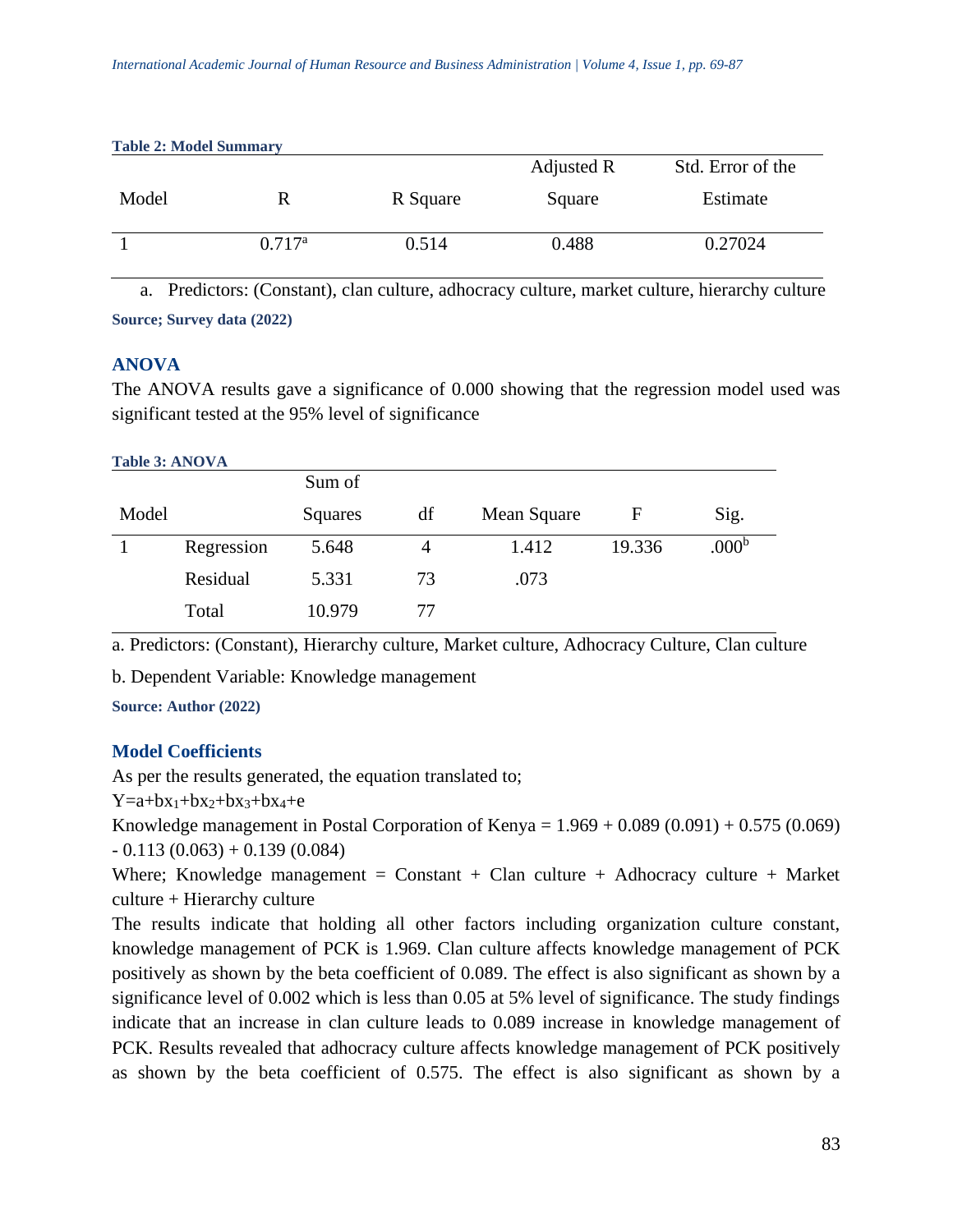significance level of 0.000 which is less than 0.05 at 5% level of significance. The results show that an increase in adhocracy culture leads to 0.575 increase in knowledge management of PCK. Results revealed that market culture affects knowledge management of PCK negatively as shown by the beta coefficient of -0.113. The effect is also insignificant as shown by a significance level of 0.076 which is more than 0.05 at 5% level of significance. The results show that an increase in market culture leads to 0.113 decrease in knowledge management of PCK. Results in Table 4 also revealed that hierarchy culture affects knowledge management of PCK positively as shown by the beta coefficient of 0.139. The effect is also insignificant as shown by a significance level of 0.102 which is more than 0.05 at 5% level of significance. The results show that an increase in hierarchy culture leads to 0.139 increase in knowledge management of PCK.

**Table 4: Model Coefficients** 

|                          | Unstandardized |       | Standardized |          |       |
|--------------------------|----------------|-------|--------------|----------|-------|
|                          | Coefficients   |       | Coefficients |          |       |
|                          |                | Std.  |              |          |       |
|                          | B              | Error | <b>B</b> eta | T        | Sig.  |
| (Constant)               | 1.969          | 0.473 |              | 4.162    | 0.000 |
| Clan culture             | 0.089          | 0.091 | 0.096        | 0.975    | 0.002 |
| <b>Adhocracy Culture</b> | 0.575          | 0.069 | 0.679        | 8.306    | 0.000 |
| Market culture           | $-0.113$       | 0.063 | $-0.170$     | $-1.799$ | 0.076 |
| Hierarchy culture        | 0.139          | 0.084 | 0.143        | 1.654    | 0.102 |

a. Dependent Variable: Knowledge management

**Source: Author (2022)**

## **CONCLUSION**

The success of any organization is a factor of the individual employee commitment and the synergy that is brought about by working in teams. Further, innovation and organizational insight are of significance to an organization as this will allow organizations to remain relevant in the competitive market and will play a key function in the economic growth of organizations. Another conclusion is that goal achievement in organizations is possible if the leadership ensures the organization is well positioned externally and it makes decisions which are according to the mission and the vision of the company. Finally, using standard operating procedures and best practices through having the right structures brings about harmony in the organization and knowledge management will be possible.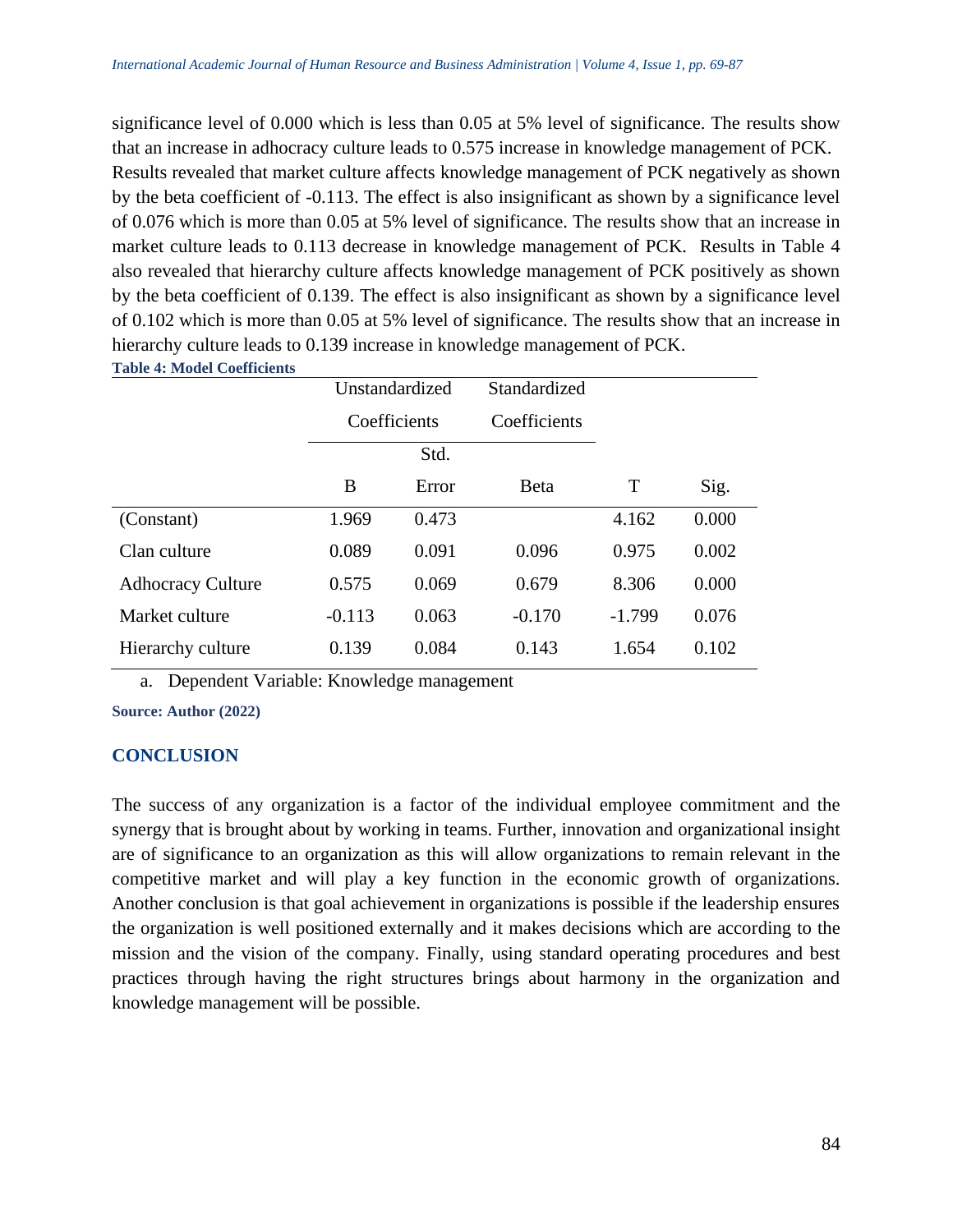#### **RECOMMENDATIONS**

Organizations need to put into place strategies that can enhance staff commitments as well as strengthen team work among all employees. Further, innovation should be encouraged in the organization as this will help in giving them a competitive advantage over other organizations enhancing knowledge management. Organizations need to have effective leaders who will ensure that there is goal achievement and that decisions are made according to the organizational goals and objectives. The study finally recommends organizations to have formal structures and standard policies and procedures to enhance the direction for daily operations and making certain that there is observance of the laws and regulations, guidance is given for strategic making of decisions and that internal process is streamlined.

## **REFERENCES**

- Aldaibat, B. (2012). The Role of Strategic Human Resource Management at Jordanian Banking Sector Through Implementation of Total Quality Management. *Albalqa Applied University European Scientific Journal*, 35-51
- Allameh, M., Zamani, M., Mohammad, S., & Davood R. (2011). The Relationship between Organizational Culture and Knowledge Management. (A Case Study: Isfahan University). *Procedia Computer Science, 3,* 1224–1236
- Bhattacherjee, A. (2012). *Social Science Research: Principles, Methods, and Practices.* South Florida: Global Text Project
- Carpenter, M., Bauer, T., & Erdogan, B. (2016, March 11). Organizational Structure. Retrieved from [http://catalog.flatworldknowledge.com/bookhub/5?e=carpenter-ch07\\_s01](http://catalog.flatworldknowledge.com/bookhub/5?e=carpenter-ch07_s01)
- Chang, F. Y., & Lin, P. F. (2014). The effect of knowledge sharing and absorption on organizational innovation performance: A Dynamic capabilities perspective. *Interdisciplinary journal of information, knowledge and management*, 83-97
- Chin-Loy, C., & Mujtaba, B. G. (2011). The Influence Of Organizational Culture on the Success Of Knowledge Management Practices With North American Companies. *International Business & Economics Research Journal (IBER), 6*(3), 15-28.
- Creswell, J. W. (2017). *Research Design: Qualitative, Quantitative, and Mixed Method Approaches.* London: Sage Publications
- Gaga, A. T. (2015). Knowledge Management Framework for Postal Sector. *Doctor Thesis, London Metropolitan University*
- Gall, J. P., & Borg, W. R. (2014). Applying Educational Research: How to Read, Do, and Use Research to Solve Problems of Practice, 6th Edition. Pearson Publishers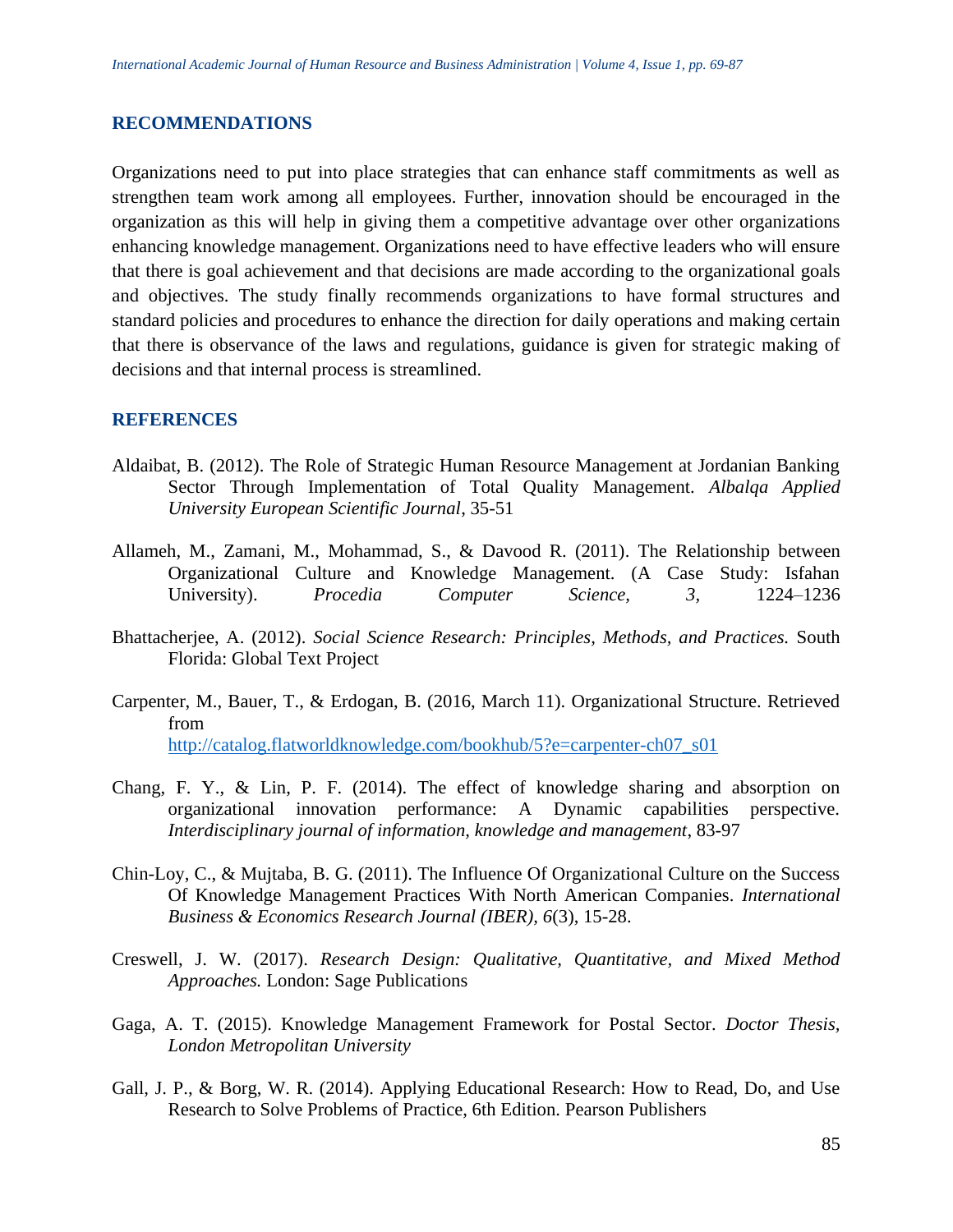- Ilako, C. (2019, October Thursday). *The Star.* Retrieved from www.the-star.co.ke/business/2019- 10-10-postal-corporation-told-to-think-outside-the-box/
- Jelena, R. V. B. (2012). The impact of knowledge management on organizational performance. *Economic and business review*, 147-168.
- Kaja, P. (2017). The Role of Organizational Culture in Knowledge Management in Small Companies. *Journal of Entrepreneurship, Management and Innovation (JEMI), 13*(3), 151-173
- Kamau, D. K. (2017). Factors Influencing Knowledge Management Practices in The Commercial Banks in Kenya. *Human Resource and Leadership Journal*, 1-23
- Kamya, M., Ntayi, J., & Ahiauzu, A. (2010). Knowledge management and competitive advantage: The interaction effect of market orientation. *African Journal of Business Management, 4*(14), 2971-2980.
- Karimi, M. J. (2013). The Impact of Communication on Employee Motivation in The Kenyan Public Service: A Case of Postal Corporation Of Kenya. *Unpublished Journal, University of Nairobi*.
- Owino, E., Kemboi, C., & Jagongo, A. (2012). Institutionalization of Knowledge Management in Manufacturing Enterprises in Kenya: A Case of Selected Enterprises. *International Journal of Business and Social Science, 3*(10), 127-138
- Kiseli, J. M. (2016). Effects of knowledge management capabilities on competitive advantage in the Kenyan Hospitality Industry: The case of five star hotels in Kenya. *International academic journal of human resource and business administration*, 106-129
- Kiziloglu, M.(2021).The effect of organizational culture on organizational performance: the mediating role of intrapreneurship. The Irish Journal of Management, $0(0)$  -. <https://doi.org/10.2478/ijm-2021-0008>
- Kumaresan C., & Rani, S. B. (2015). Knowledge management and organizational culture in higher educational libraries in Qatar: An empirical study. *Library & Information Science Research, 37*(4), 363-369
- Masheka, Z., & Mosoti, M. (2010). Knowledge management: The case of Kenya. *Journal of Language, Technology and Entrepreneurship in Africa*, 107-133
- Mlanga, M. (2013). Impact of Organizational Culture on Knowledge Sharing at Kenya National Library Service, Coast Region, Kenya. *Unpublished Master's Thesis, Kisii University*